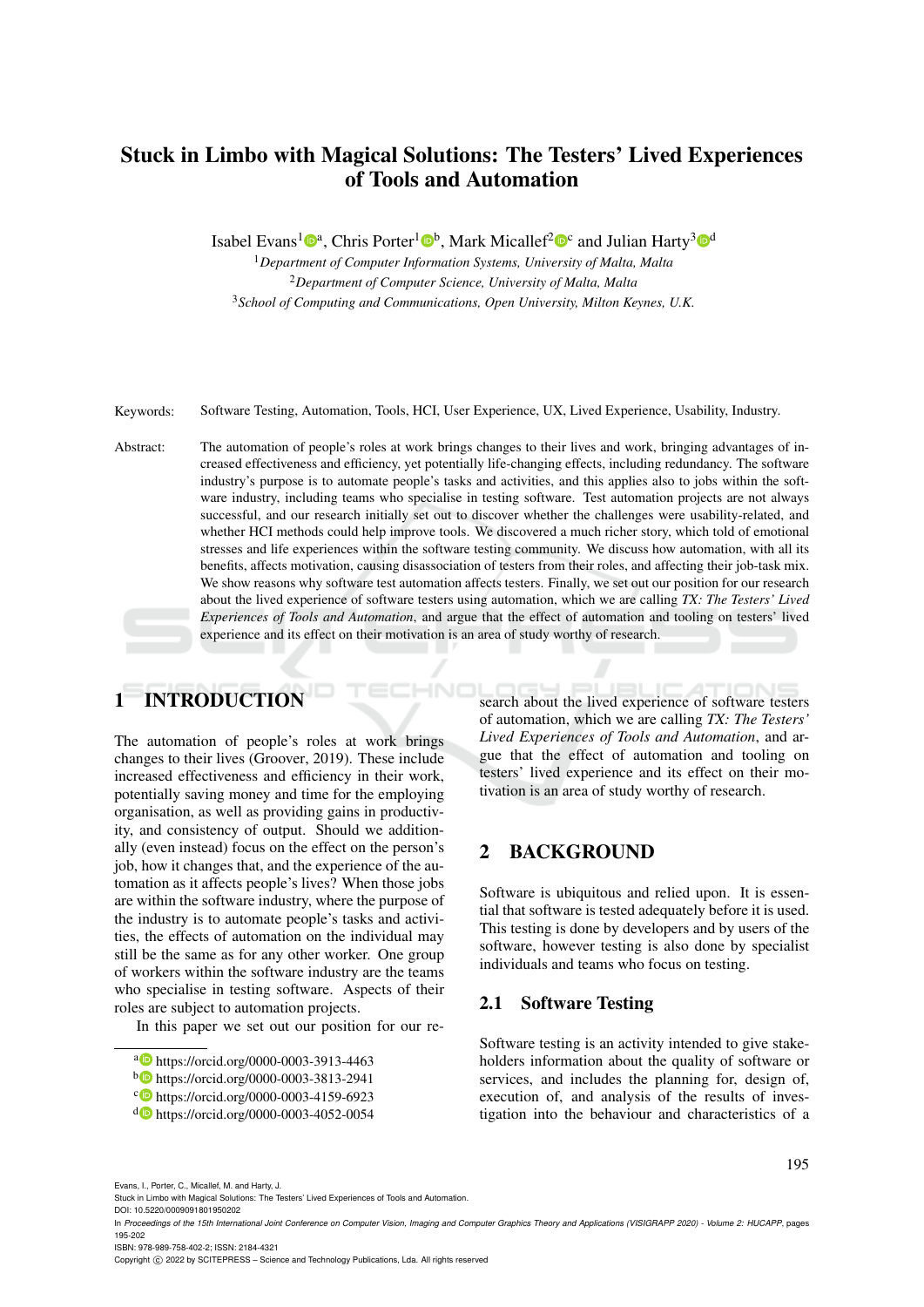product or part of a product (ISTQB, 2018; Reckless, 2017a). Testing is hard to do well, expensive and time-consuming but takes place in the context of projects where quality must be maintained in the face of reduced timescales and budgets (F. Lehner and Abran, 2013; Jones, 2015; Tassey, 2002). Testing is hard because it includes challenging cognitive activities that require creativity such as threat modelling within complex domain and system spaces (Bach and Bolton, 2016; Bolton, 2016; Toledo, 2017).

## 2.2 Software Test Automation

Aspects of testing are repetitious or difficult for people to do well and these are candidates for automation (ISTQB, 2018). Test automation is the use of tools to aid parts of the test activity. That can be for example, repetitious execution of tests, checking the results of testing, aspects of test planning and test reporting (ISTQB, 2018).

Test automation projects are not always successful, causing both practitioners and academics to debate the reasons and potential solutions for automation project failures (Fewster and Graham, 1999; Graham and Fewster, 2012; Kaner, 1988; Wiklund, 2015). A debate within the software testing community asks whether the causes of failure include testers' lack of adequate knowledge and technical skills, or whether the tools are inadequately designed, requiring unreasonable cognitive effort from the testers and slowing them carrying out their challenging tasks (Hendrikson, 2010; Lambert, 2014; Reckless, 2017b).

## 2.3 Usability, User Experience and Lived Experience

The interaction between a person and the technology she is using is not just about the design of the user interface (UI), or even about the usability of the technology. The UI provides the necessary affordances which support interaction between a person and the technology. The UI and interaction design contribute to usability. Whether a tool meets the needs of a user (its utility) combines with its usability to make the tool useful.

For the purposes of this paper we define usability as in ISO 9241 (ISO, 2018) in terms of user goals, user effectiveness, user efficiency, and user satisfaction in a specified context of use. Usability contributes to user experience, which also includes the quality of all the interactions between the software provider and the customer: "*[User experience] encompasses all aspects of the end-user's interaction with the company, its services, and its prod-*

*ucts [so that the product meets the needs of the customer] without fuss and bother*" (Norman and Nielsen, 2019). User experience attributes are humanfocused, including trust, flow and credibility, and these contribute to the lived experience of the user. In considering 'lived experience', we look at "*repercussions extending into the users' daily lives and away from the technology itself*" (Porter, 2015), and this includes the emotional impact of the technology. Thus, the UI design contributes to usability, and usability of software contributes to but does not encompass user experience. User experience in turn contributes to and is part of the lived experience. The emotional content of the experience can be supported by a great interface design, but all the circumstances of a person's interactions with the software, its provider and the people around them will also contribute to their emotional response.

## 2.4 Our Research to Date

Based on the research question: "What are the experiences of testers with automation?", we are exploring the interactions of testers and their automation tools, seeking to understand what problems hinder successful tool adoption.

Following a literature review and industry experience, our hypothesis at the start of the study was that the challenges would fall into technical, organisational or usability themes (Fewster and Graham, 1999; Graham and Fewster, 2012; Wiklund, 2015). Examples of technical challenges include issues with the IT environment, IT security, the tool's performance, and execution of tests. Examples of organisational challenges include process issues, management support, staff availability, and testers' skill sets (Gamba and Graham, 2018b). Examples of usability challenges include the automation not supporting the testing workflow, poor learnability and poor operability for the end user (in this case, the end user is the tester using the automation).

#### 2.4.1 Mixed Methods Approach

A mixed-method approach was adopted to collect primary data from practitioners in the field. Semistructured interviews and surveys were used to learn more about testers, their skill-sets and experience with test tools and automation. Qualitative methods were adopted to deconstruct personal experiences or stories with test tools and automation, allowing for a richer understanding of the phenomena being investigated. We asked testers to "tell us a story about your experiences with test tools and automation." We expected in our study to uncover issues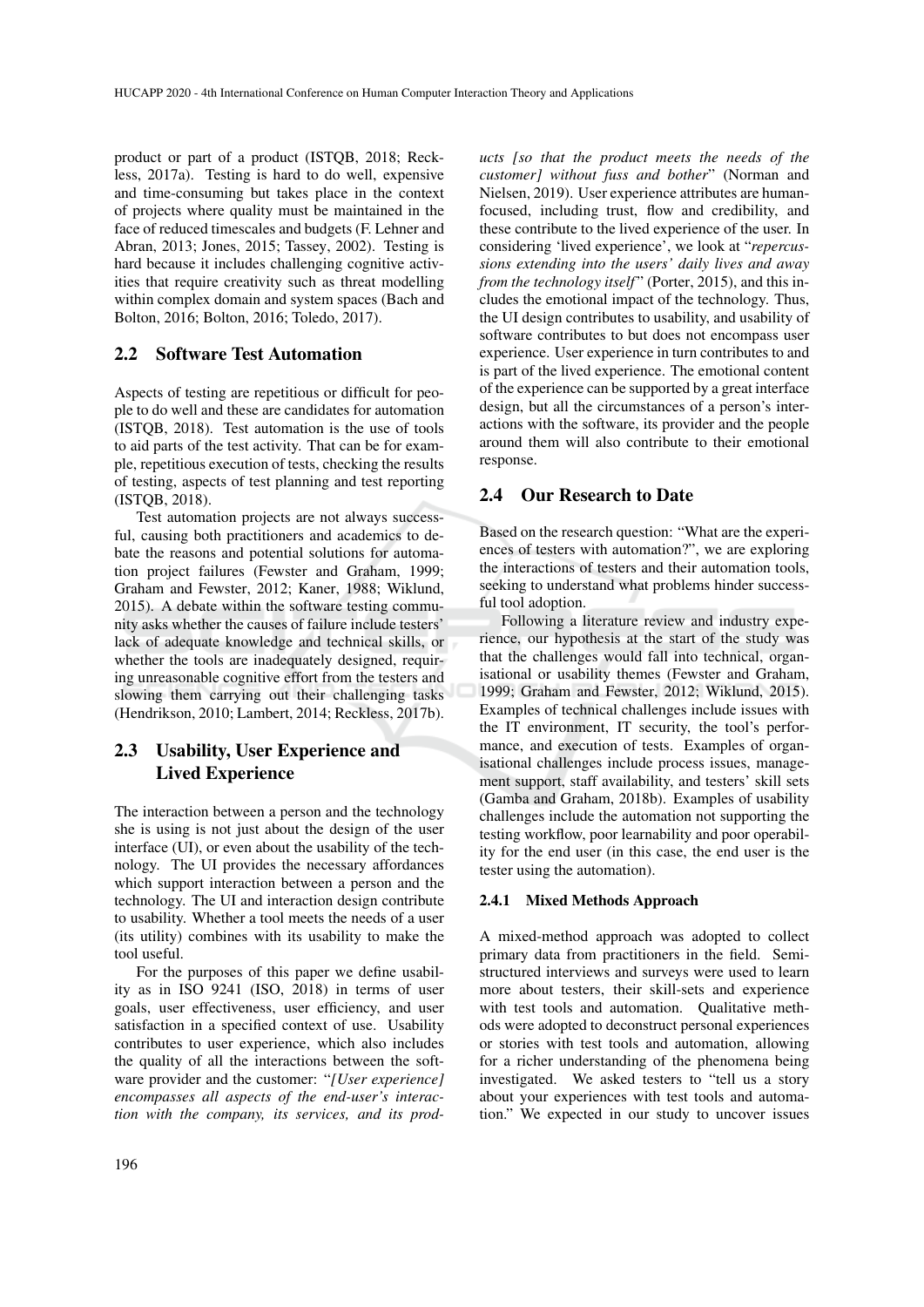with skill sets and with usability to help us examine the skills/usability debate, provide evidence for which was the most important contributory factor to automation success, and to allow us to suggest potential solutions. Responses collected so far from from 117 people via surveys and interviews were used to feed thematic analysis initially based on the findings from our literature review, while additional themes were added as they emerged from data analysis. The data we have gathered so far indicates patterns and themes that confirm findings from other industry writing and academic research on technical, organisational and usability impediments to test automation (Graham and Fewster, 2012) and (Wiklund, 2015) but also our data indicates that the relationship that testers have with their tools is more diverse, richer, and affords more emotional experiences than previously reported. This has led us to think about the purposes and effects of automation, not just in terms of productivity gains, but in terms of the lived experience of software testers of their tool set and automation as a significant challenge to successful test automation projects, and ultimately to the sustainable well-being of those testers.

## 3 DISCUSSION

The purpose of the software industry is to provide benefit to its stakeholders by automating activities of all kinds. When we start to apply tools and automation to activities within the software development sphere, then the focus of the automation is the change or removal of tasks carried out by software professionals. This includes software testing; when testing is automated, then the people who test software are subject to the same benefits and threats as anyone else whose role is subject to an automation (software) project. We argue that automation, as it affects the people whose tasks are being automated, is worthy of discussion, and that this includes the roles within the software industry. It is reasonable to ask questions about the lived experience of staff within organisations, and that executives, managers, owners and shareholders be concerned with the emotional welfare of their staff, as well as with profit and productivity. In examining the automation and tooling used by software testers, concern for their motivation and happiness, as well as their efficiency and effectiveness, is humane as well as contributing to a healthy organisation. Motivation studies (Reid, 2015; Warden and Nicholson, 1996) show that testers are more productive when motivated.

The data we have collected so far based on the question "*Tell me a story about an experience with* *test automation*" indicates a richer and more nuanced relationship between testers and their tools than we had expected. We received responses that were more emotional, more about the user experience of the tools, and more about the lived experience than we had expected. In this paper, reporting interim results, and claiming that the lived experience of testers is an important factor to consider when attempting to understand the success of and impediments to adoption of test automation and test tools, we divide our discussion into five areas. (1) We confirm that there are benefits to automation and tools for software testing. (2) We consider the effect of automation and tools on motivation of software testers. (3) We discuss whether tester skill sets or usability improvements are the solution to tools implementation problems. (4) We confirm that there are other problems that affect the success of automation and tools adoption for testing. (5) We demonstrate that the lived experience of testers is important, at the least to the testers, but also we suggest to their managers, team mates, and organisations, and this is affected by their encounters with automation and tools.

#### 3.1 Benefits of Tools and Automation

The Cambridge English dictionary defines the term 'tool' as a piece of equipment used by a person, often handheld, to enable them to carry out a task. The person learns to use the tool, is in control of it, and uses it to enhance the way they carry out their activities and to improve the way they can deliver their craft. 'Automation' on the other hand is defined as the use of tools by machines to complete activities without or with minimal human intervention. An example of very simple tools are the needles and scissors used by an embroiderer. A simple sewing machine is still a tool. The sewer is in in charge of the machine, and guides the fabric through the needles to make the embroidery. A more complex modern machine includes software and automation; an embroidery pattern can be selected, a button pressed, and then the sewing machine guides the fabric through the needles and completes the embroidery with no human intervention. Similarly, laundry can be done by hand using simple tools such as a washboard and scrubbing brush, or using a simple washing machine, such as a twin-tub. This requires a lot of manual intervention and heavy, repetitive work. An automatic washing machine, once plumbed in, loaded and started with appropriate settings, removes the need for heavy and repetitive ac**tivities** 

When tasks are automated successfully, we can measure productivity gains. We could also measure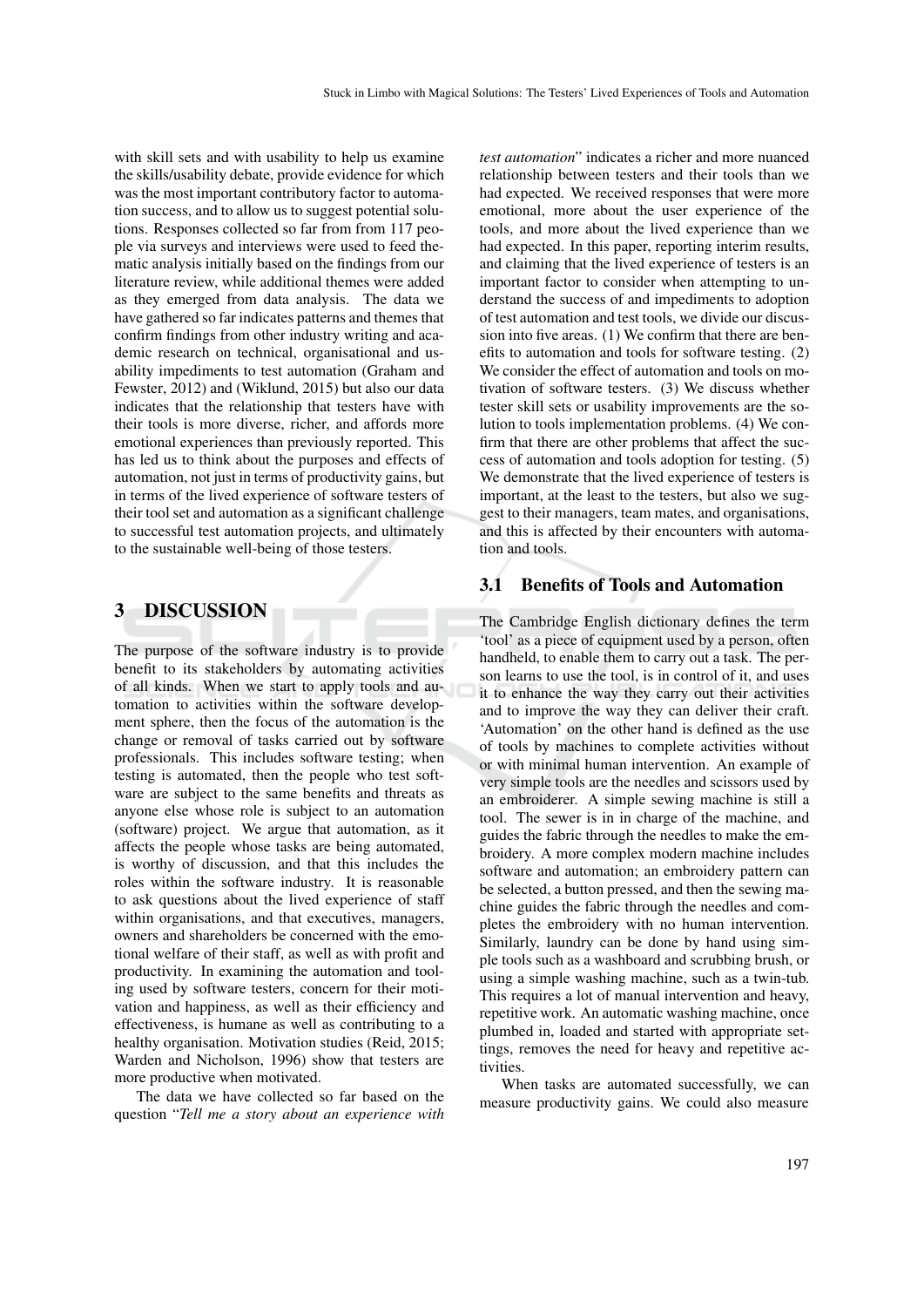the effect on people who formerly carried out that task. This might be a positive effect, if tedious, repetitive, difficult or dangerous tasks are eliminated, freeing the person to do more interesting things. This automation could be life-enhancing and beneficial. One might think of the automatic washing machine removing the drudgery of laundry day, the modern sewing machine allowing long seams on heavy fabric to be sewn securely and also precise reproduction of the same embroidery pattern easily and quickly, or of industrial production lines being made safer with reduced industrial accidents.

Software testing is an essential part of software development and increasingly a focus for automation. Testing is hard to do well, time-consuming and expensive. It includes activities that are repetitive, such as executing tests on multiple occasions and also activities that are cognitively expensive, such as data comparisons. Some testing is not possible without the use of tools, either because it is too difficult or because it is too time consuming: "*no matter how valuable in-person testing is, effective automation is able to increase the value of overall testing by increasing its . . . range*" (Harty, 2011). These activities are candidates for automation, and many organisations are pursuing projects to automate some or all of their testing.

#### 3.2 Effect of Automation on Motivation

Successful automation, where a person's work and life are enhanced may be a motivating factor for that person. However, there are circumstances where automation of all or part of a job could be demotivating. These include (1) the fear of redundancy (2) the effect of an unbalanced task mix (3) the effect of the automation being flawed.

#### 3.2.1 Motivation, Redundancy and Dissociation

When a role or job can be completely automated, then the experience of the person who formerly had the role is of redundancy and this can have a massive negative impact on the individual, their families, and whole communities. The community of people sharing a task can build a sense of belonging and of selfworth. One's work-role can be the way one defines oneself. When we meet people, we commonly ask, "*What do you do?*" and the reply is often a job title, or even a former job title: "*I'm retired but I used to be...*".

In software testing, the dream of automatic testing is talked of by academics (Bertolino, 2007) and refuted by testing community experts, with software testing expert Michael Bolton rapping at a number of conferences "*Just don't tell me you can automate*

*the testing*" (Toledo, 2017) and other testers publishing blogs, books, and industry conference papers on the limits of automation (Fewster and Graham, 1999; Johnson, 2011; Martin, 2017; Rachel, 2017). During conversations at industry conferences during 2019, software testers reported that their organisations had "*sacked all the testers*" as part of their desire to have all tests automated and replace people with technology.

Testers have a strong community (evidenced by the number of conferences, meetups and slack channels worldwide) which are mutually supporting and full of lively debate, but there is a fear in the community, noted for example by Bach and Bolton (2016) that "*the term 'test automation' threatens to dissociate people from their work.*"

Bach and Bolton distinguish between testing, an activity that by definition can only be done by a human because it involves high cognitive skill, and checking, a subset of the testing activity that can be automated because it is routine. Their view is: "*the basic problem is a shallow, narrow, and ritualistic approach to tool use. This is encouraged by the pandemic, rarely examined, and absolutely false belief that testing is a mechanical, repetitive process. Good testing, like programming, is instead a challenging intellectual process.*"

The threat posed by automation to testers' selfperception as worthy, intellectual, highly skilled individuals may be a real threat, or a perceived threat, and in either case, the attitude of testers to automation, and their experiences of automation projects are an interesting area of investigation, worthy of research, to help us understand whether the testers' experiences affects the automation project, as well as how the automation project affects the testers. Understanding the threat to testers' self-perception will require a multi-disciplinary understanding of the world of the testers, including insights from sociology, psychology and organisational engineering, among possible influences, and as part of our future work, we want to explore and use insights from those disciplines.

#### 3.2.2 Motivation and Job Task Mix

In studies during the 1990's of the job design and motivation of IT workers, Warden and Nicholson (1996) found that the quality and testing roles are remarkable in being both the most boring and the most overstimulating and stressful of all the jobs in IT. Later motivation studies by Reid (2015) indicate that Hackman and Oldham's job design measures (Hackman and Oldham, 1974) are still a reasonable predictor of testers' motivation. Hackman and Oldham noted that if the task mix within a job is not optimized then that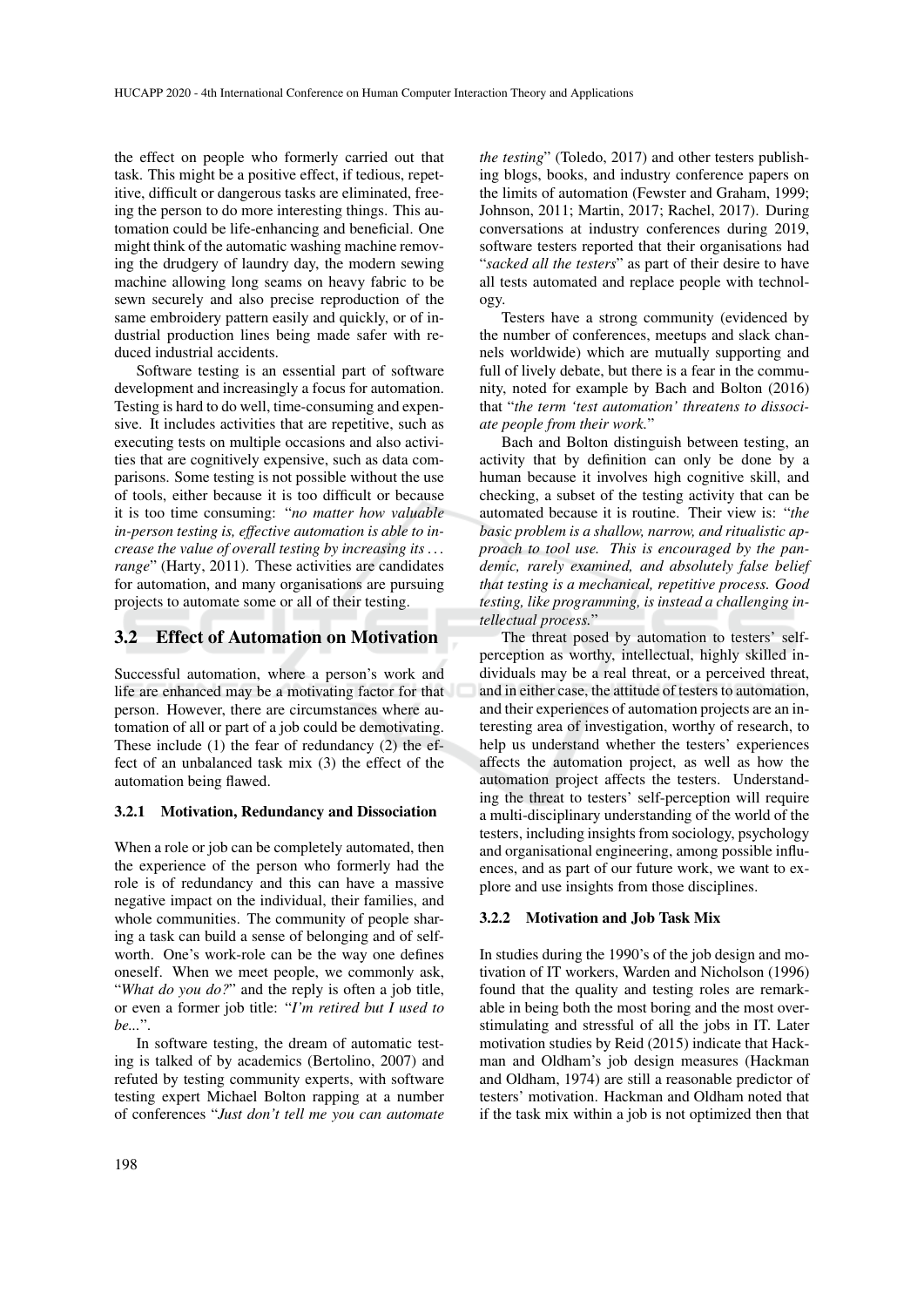can lead to de-motivation, because jobs need to include a mix of the routine with the more challenging aspects of a role, providing a balance. It is possible for jobs to be stressful and demotivating if they are too boring, and also if they are too stimulating. If all the tedious and repetitive parts of a role are removed, then only the more stressful aspects are retained by the human, an overstimulating role remains. Therefore, the job mix for a tester needs to include routine as well as more challenging tasks to be maximally motivating.

#### 3.2.3 Motivation and Flaws in Automation

All the above assumes that automation is successfully implemented and works well. If the implementation is not successful, and the automation is flawed - not working at all, giving the wrong results, working inconsistently - and is still being used, perhaps because of organisational factors, then whoever is responsible for the completion of the activity is left with both the more challenging and stressful, non-automated parts of their roles, together with stress of dealing with the fallout from flawed automation. Test automation is proving problematic for many teams and organisations, with reports of shelfware (that is tools acquired but not used) and reports of difficulties in using and maintaining tools (Gamba and Graham, 2018b; Graham and Fewster, 2012; Wiklund, 2015). Difficulties – what Wiklund refers to as impediments – that prevent successful testing via automation are often divided into technical and organizational impediments (Gamba and Graham, 2018b), and additionally researchers and practitioners report usability issues with tools and automation (Wiklund, 2015). If testers have to handle the flaws in automation, they may be demotivated by having to repeat tasks manually that should have completed in the automation, double-check results, and deal with increased uncertainty. Approximately one third of the testers we have interviewed and surveyed reported issues with their automation and tools. This, together with the findings from our literature review, indicate that investigating the experience of and attitude to problems in tools and automation is worth further investigation, particularly to look at how flaws in automation affect testers' motivation, and how it affects the UX of the testing tools themselves.

The scope of automation and tools for testing is also problematic. While Bertolino (2007) discusses 100% automatic testing as a dream for academia, and some tools vendors claim to reduce the time needed for people to be testing  $\frac{1}{1}$  or propose automation can

cover up to 90% of testing  $2$ , test experts and test automation experts make opposing claims, for example Bach and Bolton (2016). If organisations attempt to automate 90% of their testing (whether to refocus staff onto different work, increase the workflow, or to reduce staff numbers), or if an attempt is made to automate activities that cannot be automated, then people will be frustrated by a disconnect between what is expected of them, and what they are able to accomplish. The ironies of automation, noted by Bainbridge in 1983 (Bainbridge, 1983) and revisited more recently by Baxter et al. (2012) could be argued to particularly affect software testers; by the very nature of their role, they monitor, check, and challenge automation rather than trusting it, and the automation of part of their tasks can present them with the additional challenge of testing the test automation. Further, the complexities and varieties of the various environment and ecosystems within which software under test could be used is both a reason to automate, and yet a challenge to understanding whether the test automation can be trusted to accurately reflect reallife software use, especially with an increased emphasis in the industry on the UX of software over and above its functional accuracy.

#### 3.3 Usability Flaws or Skills Gaps?

Testers are under increasing pressure to improve their technical skills, in order to be able to build and maintain test automation. A debate has started in the testing comunity about whether tester skill sets need to be improved, or whether improving the usability of tools would improve adoption (Hendrikson, 2010; Lambert, 2014; Reckless, 2017b). Some tools vendors are starting to address the perceived shortcomings in terms of tool usability, specifically in terms of learnability and interface design [based on personal observations at industry conferences and expos and in projects with a tool vendor]. Additionally, work is happening within the community to increase skill sets, for example the Test Automation University (Applitools)<sup>3</sup>. This discussion of tester skill sets was the initial impulse for the research study described in this paper. We started to look at whether the incidence of shelfware could be reduced, and the benefits of tools more clearly realized if tools were designed

<sup>&</sup>lt;sup>1</sup>Automate Workday Testing, https://www. kainosworksmart.com/testing-workday/ (accessed Oc-

tober 2019)

<sup>2</sup>The Buyer's Guide for Selecting Software Test Automation Tools, https://www.microfocus.com/media/whitepaper/the\_buyers\_guide\_for\_selecting\_software\_test\_ automation tools wp.pdf (accessed October 2019)

<sup>3</sup>The Automation University, https://testautomationu. applitools.com (accessed October 2019)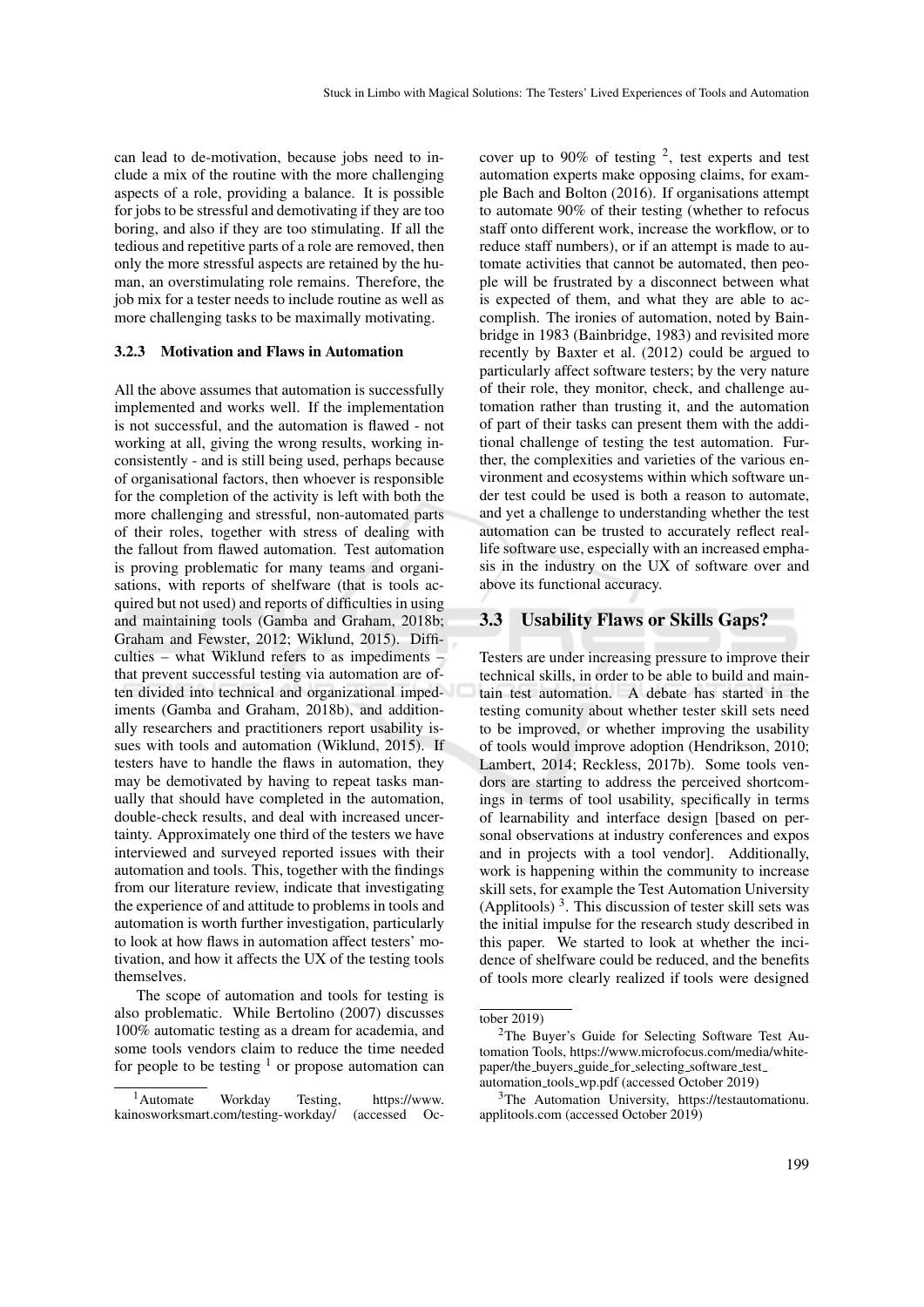with usability for the existing testers, rather than testers needing to upskill to use the existing tools. Findings from our literature review (e.g. (Wiklund, 2015)) indicate that usability is an impediment to successful test automation, but not the only impediment. Our own findings indicate that improving usability may not necessarily result in a better experience for testers. We are investigating this idea further in our existing data, and in follow up data collection.

Our interim hypothesis is that usability is a necessary but not a sufficient condition for tools and automation to be successfully implemented and used. Furthermore, we suggest that if usability techniques are applied superficially this may add to the shelfware problem, by causing tools suppliers to provide attractive interfaces that make tools saleable, but which disguise other issues which manifest under long-term use, for example maintenance problems. This is a focus for our current research.

We also believe it is worth investigating the effect of the pressure on testers to improve their skills, and whether this challenge is more motivating or demotivating for testers. We propose this as a focus for future research, as motivation factors at work form part of people's lived experience. Based on personal experience and discussions at software testing industry conferences over the last two years, for many people their life at work significantly affects their overall wellbeing, health and lived experience. This was particularly observed during conversations at events such as 'Women Who Test' events in 2018 and 2019, workshops presented by one of the authors on 'People Factors for Test Automation' in 2018 and 2019, a workshop at the UK Software Testers' Retreat Weekend, and discussions during the 'Test Automation Face Off' Panel at STARCanada in October 2019.

#### 3.4 Other Impediments to Automation

Our literature review to date confirms a number of other technical and organisational impediments to test automation. Literature identifies security and user access issues, environmental set up issues, and interoperability among groups of tools, among the technical impediments. Organisational problems include lack of management support, lack of budget for training, misunderstanding the scope of tools, and strategic/tactical direction changes which mean the chosen automation solution is discarded (Bach and Bolton, 2016; Gamba and Graham, 2018b; Graham and Fewster, 2012; Wiklund, 2015). These are major problems in tool and automation adoption, and various solutions to them are suggested by those authors.

Although we might treat these as simply technical

or organisational issues to be overcome objectively, we also find evidence of a more human and emotional side to how those problems manifest. Bach and Bolton use the word "*pain*" to describe the interaction of testers and tools, while Gamba and Graham wrote a novel about test automation patterns, with the characters expressing their emotions about their work as well as their objective solutions to challenges (Gamba and Graham, 2018a).

In our own data, we have discovered more emotions, and more emotional language that we had expected, about both technical and organisational challenges. "*Stuck in limbo*" was a phrase used in one survey response to describe encountering security and access problems when trying to use a mandated automation tool, while the word "*magical*" was used by two respondents describing management expectations of automation as a solution to their perceived problem of testing being hard, expensive and time consuming.

A technical issue does not just lead to an objective search for a solution to the problem; the situation is not emotionless. Respondents to our survey expressed both frustration and anger at their being blocked by technical defects in automation and its environment, as well as pride and joy in being able to resolve those bugs in automation and tools. Strong emotions were also expressed around organisational issues, including frustration with managers and tool providers. Some respondents also expressed fear and self-doubt around their skill sets needed for using tools, using words such as "*scary*". Emotions were shown in the body language of interviewees and also in the written survey responses with negative emojis, strong language, and even a level of despair:

"*I think I should leave my job and look for company who actually values testing.*"

"*...if we make this crap again, what's the point?*"

What Wiklund (2015) describes as impediments to test automation were primarily technical and organizational, with a large proportion of usability issues. In our data, testers' responses to all their challenges and successes are emotional and related to their lived experiences. We therefore argue that these emotional responses, together with the effect on testers' work and lives makes lived experience of test automation a worthwhile area of research. Technical flaws - bugs in the automation and tools - and organisational issues are impediments to successful automation, and also directly affect the testers themselves, causing a degraded UX of the tool, negative emotions and demotivating factors affecting their lived experience.

Actual and perceived skill sets problems, lack of self-confidence, and a perception of the tools as dif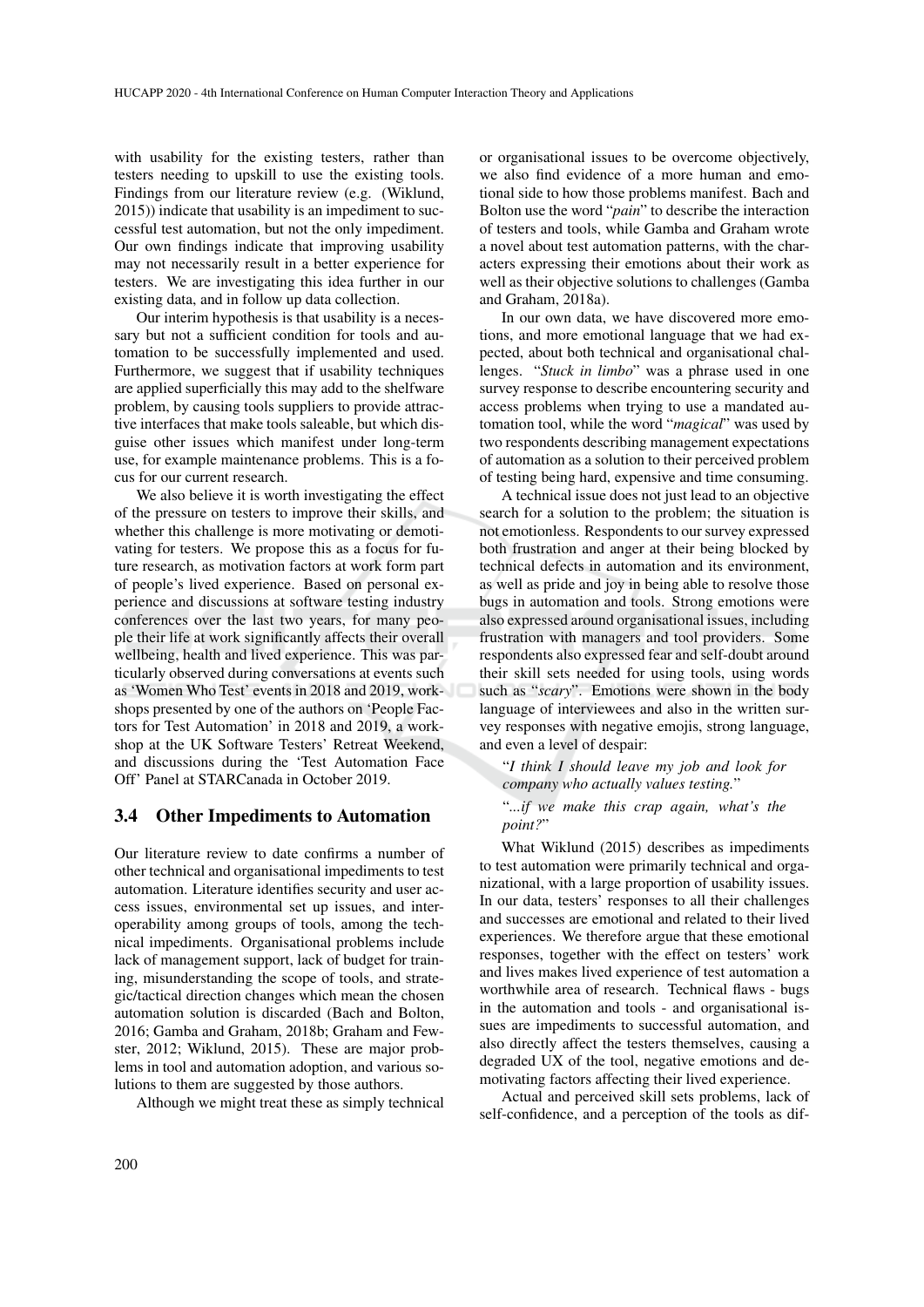ficult to use lead both to the need to improve the UX and usability of tools and automation, and also to the need to improve testers' self-confidence and learning opportunities. Flawed attempts to improve usability leads to tools that look appealing, but which provide a poor UX on prolonged use, because of issues with maintenance, interoperability and security.

# 4 CONCLUSIONS

The lives of testers whose organisations want to automate part, or all of the testing activities are affected in a similar way to any other job when automation is introduced in an imposed manner. Along with the benefits which improve people's lives, come the actual and perceived threats to motivation: redundancy, sub-optimal task mix in a job, and the stress of dealing with flaws in the automation and tools. The latter may affect even testers who are self-motivated to adopt automation. For academia, the possibility of automatic testing may be considered a desirable goal (Bertolino, 2007), however, this does not match the lived experience of testers, and their possible perception of automatic testing as either impossible or threatening their redundancy.

5 PROPOSED RESEARCH DIRECTION

Bringing together the discussion above, and our current findings, we argue that lived experience of tools and automation is a specific topic for further research, and includes their user experience. Our research includes analysis of our existing data, and interviewing and surveying more test practitioners about their lived and user experiences of tools and automation. We continue to collect and analyse testers' stories, and are also examining in the data about testers' backgrounds, skills and aspirations in order to better understand the tester personas.

We might ask "what is special about software testers?" Why do they merit a study of the automation of their tasks? Are testers different to other IT or knowledge workers - in their skills, the intellectual content of their work, or in their attitude to automation and tools? We acknowledge that future research could compare software testers with other knowledge workers to see if the phenomena we collectively observed over several decades are part of a general pattern or are specific to this group.

We present the concept of *TX: The Testers' Lived*

*Experiences of Tools and Automation* which we regard as important both to individual testers and to the software testing community, and important to the software industry as a whole. It is a concept built from a complex mix of technical, organisational, usability, UX and human factors, which informs our understanding of the outcomes of attempts to automate testing, and provides a potentially rich seam of research in the HCI area and includes multidisciplinary strands across sociology, psychology and organisational change management.

## ACKNOWLEDGEMENTS

The authors thank the HUCAPP paper reviewers for their useful and stimulating comments. We also thank the expert testers and automators we interviewed, and the test practitioners who took part in our surveys. We thank the organisers of the following conferences for allowing us to collect data at their events: UKSTAR, EuroSTAR, STARWEST, STAREAST, STARCanada, Women Who Test. We thank the ANZTB for enabling us to run a participants workshop in New Zealand, and also the UK Software Testing Retreat for discussing our research and interim results.

## REFERENCES

- Bach, J. and Bolton, M. (2016). A context driven approach to automation in testing. https://www.satisfice.com/download/a-contextdriven-approach-to-automation-in-testing.
- Bainbridge, L. (1983). Ironies of automation. In *Analysis, design and evaluation of man–machine systems*, pages 129–135. Elsevier.
- Baxter, G. D., Rooksby, J., Wang, Y., and Khajeh-Hosseini, A. (2012). The ironies of automation: still going strong at 30? In *ECCE*, pages 65–71.
- Bertolino, A. (2007). Software testing research: Achievements, challenges, dreams. In *2007 Future of Software Engineering*, pages 85–103. IEEE Computer Society.
- Bolton, M. (2016). A context driven<br>approach to automation in testing. approach to automation in https://www.developsense.com/blog/2016/01/acontext-driven-approach-to-automation-in-testing.
- F. Lehner, R. D. and Abran, A. (2013). *Software Metrics: Research and practice in software measurement*. Springer.
- Fewster, M. and Graham, D. (1999). *Software test automation: Effective use of test execution tools*. Addison-Wesley.
- Gamba, S. and Graham, D. (2018a). *A Journey through Test Automation Patterns: One teams adventures with the*